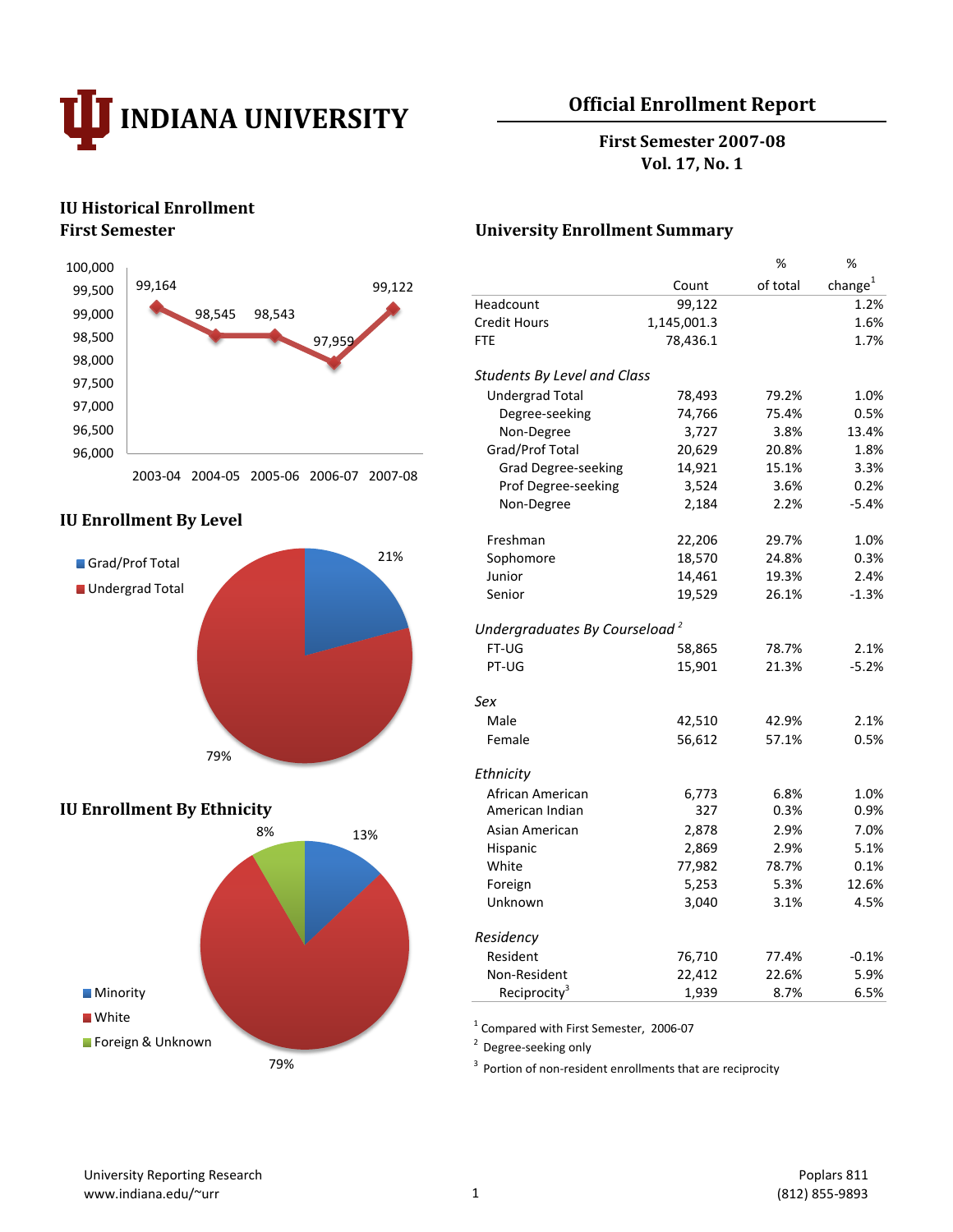# **Campus Enrollment Summary**

|                  | Headcount |          |                     |           | Credit Hours |                     | <b>FTE</b> |          |           |  |
|------------------|-----------|----------|---------------------|-----------|--------------|---------------------|------------|----------|-----------|--|
|                  | %<br>%    |          |                     | %         | %            |                     | %          | %        |           |  |
|                  | Count     | of total | change <sup>+</sup> | Count     | of total     | change <sup>+</sup> | Count      | of total | $change+$ |  |
| Bloomington      | 38,990    | 39.3%    | 1.9%                | 523,891.5 | 45.8%        | 1.9%                | 36,062.8   | 46.0%    | 1.9%      |  |
| Indianapolis     | 29,854    | 30.1%    | 0.3%                | 322,450.3 | 28.2%        | 1.5%                | 22,161.4   | 28.3%    | 1.6%      |  |
| East             | 2,266     | 2.3%     | 0.9%                | 22,523.0  | 2.0%         | 3.9%                | 1,505.0    | 1.9%     | 3.8%      |  |
| Fort Wayne*      | 6,629     | 6.7%     | 1.3%                | 68,860.0  | 6.0%         | 1.0%                | 4,650.7    | 5.9%     | 1.1%      |  |
| Kokomo           | 2,835     | 2.9%     | 3.7%                | 27,599.0  | 2.4%         | 3.4%                | 1,854.3    | 2.4%     | 3.5%      |  |
| <b>Northwest</b> | 4.790     | 4.8%     | $-0.6%$             | 47,214.0  | 4.1%         | $-1.3%$             | 3,211.7    | 4.1%     | $-0.9%$   |  |
| South Bend       | 7,517     | 7.6%     | 1.3%                | 71,034.0  | 6.2%         | 1.5%                | 4,836.2    | 6.2%     | 1.5%      |  |
| Southeast        | 6,241     | 6.3%     | 0.9%                | 61,429.5  | 5.4%         | 0.9%                | 4,154.1    | 5.3%     | 0.8%      |  |

1 Compared with First Semester, 2006-07

\* IU students only

# **Campus Historical First Semester Enrollment**





University Reporting Research www.indiana.edu/~urr 2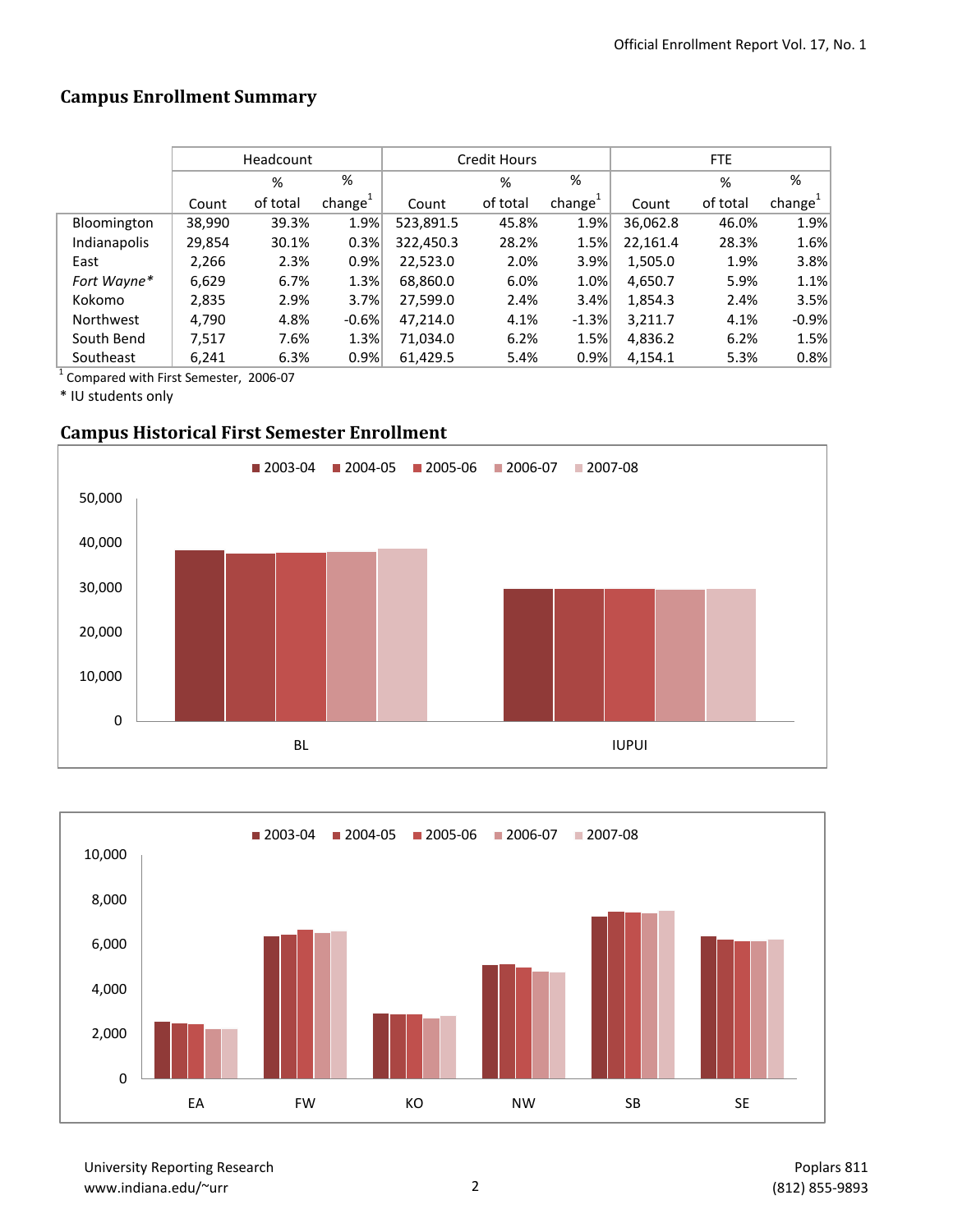|                  |        | Undergraduate |                     | Graduate/Professional |        |                     |  |
|------------------|--------|---------------|---------------------|-----------------------|--------|---------------------|--|
|                  |        | $%$ of        |                     |                       |        |                     |  |
|                  |        | campus        | %                   |                       | campus | %                   |  |
|                  | Count  | total         | change <sup>1</sup> | Count                 | total  | change <sup>1</sup> |  |
| Bloomington      | 30,394 | 78.0%         | 1.9%                | 8,596                 | 22.0%  | 2.1%                |  |
| Indianapolis     | 21,202 | 71.0%         | 0.0%                | 8,652                 | 29.0%  | 0.9%                |  |
| East             | 2,224  | 98.1%         | 1.4%                | 42                    | 1.9%   | $-19.2%$            |  |
| Fort Wayne*      | 5,953  | 89.8%         | 0.7%                | 676                   | 10.2%  | 6.3%                |  |
| Kokomo           | 2,696  | 95.1%         | 3.5%                | 139                   | 4.9%   | 6.9%                |  |
| <b>Northwest</b> | 4,150  | 86.6%         | $-1.9%$             | 640                   | 13.4%  | 8.5%                |  |
| South Bend       | 6,440  | 85.7%         | 1.1%                | 1,077                 | 14.3%  | 2.7%                |  |
| Southeast        | 5,434  | 87.1%         | 1.3%                | 807                   | 12.9%  | $-1.3%$             |  |

#### *Level of Enrollment (including non-degree)*

**Percent of Total that is Undergraduate**



## *Undergraduates by Class* **†**

|              | Freshman |        |                     |       | Sophomore |                     | Junior |        |                     | Senior |        |                     |
|--------------|----------|--------|---------------------|-------|-----------|---------------------|--------|--------|---------------------|--------|--------|---------------------|
|              |          | % of   |                     |       | % of      |                     |        | % of   |                     | % of   |        |                     |
|              |          | campus | %                   |       | campus    | %                   |        | campus | %                   |        | campus | %                   |
|              | Count    | total  | change <sup>+</sup> | Count | total     | change <sup>+</sup> | Count  | total  | change <sup>+</sup> | Count  | total  | change <sup>+</sup> |
| Bloomington  | 8,051    | 27.1%  | $-0.9%$             | 7,869 | 26.5%     | 8.4%                | 6,572  | 22.1%  | 7.2%                | 7.242  | 24.4%  | $-6.5%$             |
| Indianapolis | 5,208    | 25.9%  | $-0.1%$             | 4,657 | 23.1%     | $-5.9%$             | 3,888  | 19.3%  | $-0.3%$             | 6,383  | 31.7%  | 3.6%                |
| East         | 754      | 38.2%  | 14.1%               | 468   | 23.7%     | $-10.0\%$           | 326    | 16.5%  | 7.9%                | 426    | 21.6%  | $-3.4%$             |
| Fort Wayne*  | 2,108    | 31.8%  | $-3.1%$             | 1,355 | 20.4%     | $-2.0%$             | 852    | 12.9%  | $-3.1%$             | 1,370  | 20.7%  | 1.4%                |
| Kokomo       | 818      | 28.9%  | 5.4%                | 654   | 23.1%     | $-12.7%$            | 394    | 13.9%  | 9.1%                | 521    | 18.4%  | 8.1%                |
| Northwest    | 1,506    | 31.4%  | 4.4%                | 1,012 | 21.1%     | $-8.6%$             | 595    | 12.4%  | 2.1%                | 852    | 17.8%  | $-2.2%$             |
| South Bend   | 2,136    | 28.4%  | 3.4%                | 1,339 | 17.8%     | $-2.3%$             | 851    | 11.3%  | $-9.2%$             | 1,392  | 18.5%  | 3.7%                |
| Southeast    | 1,625    | 26.0%  | 6.0%                | 1,216 | 19.5%     | 4.0%                | 983    | 15.8%  | $-4.5%$             | 1,343  | 21.5%  | $-4.2%$             |

† Degree-seeking only

## *Undergraduate Enrollment Status* **†**

|              |        | <b>Full-time Undergrad</b> |               | Part-time Undergrad |        |                     |  |
|--------------|--------|----------------------------|---------------|---------------------|--------|---------------------|--|
|              |        | % of                       |               | $%$ of              |        |                     |  |
|              |        | campus                     | %             |                     | campus | %                   |  |
|              | Count  | total                      | change $^{1}$ | Count               | total  | change <sup>1</sup> |  |
| Bloomington  | 28,694 | 96.5%                      | 2.0%          | 1,040               | 3.5%   | $-7.1%$             |  |
| Indianapolis | 14,228 | 70.7%                      | 3.3%          | 5,908               | 29.3%  | $-8.3%$             |  |
| East         | 1,243  | 63.0%                      | 5.9%          | 731                 | 37.0%  | $-2.5%$             |  |
| Fort Wayne*  | 3,978  | 70.0%                      | 2.2%          | 1,707               | 30.0%  | $-9.8%$             |  |
| Kokomo       | 1,381  | 57.9%                      | 1.5%          | 1,006               | 42.1%  | $-0.2%$             |  |
| Northwest    | 2,400  | 60.5%                      | $-3.8%$       | 1,565               | 39.5%  | 3.7%                |  |
| South Bend   | 3,655  | 63.9%                      | 3.2%          | 2,063               | 36.1%  | $-5.0%$             |  |
| Southeast    | 3,286  | 63.6%                      | 1.1%          | 1,881               | 36.4%  | $-0.1%$             |  |
|              |        |                            |               |                     |        |                     |  |

1 Compared with First Semester, 2006-07

\* IU students only

**Percent of Undergraduate that is Full-time**